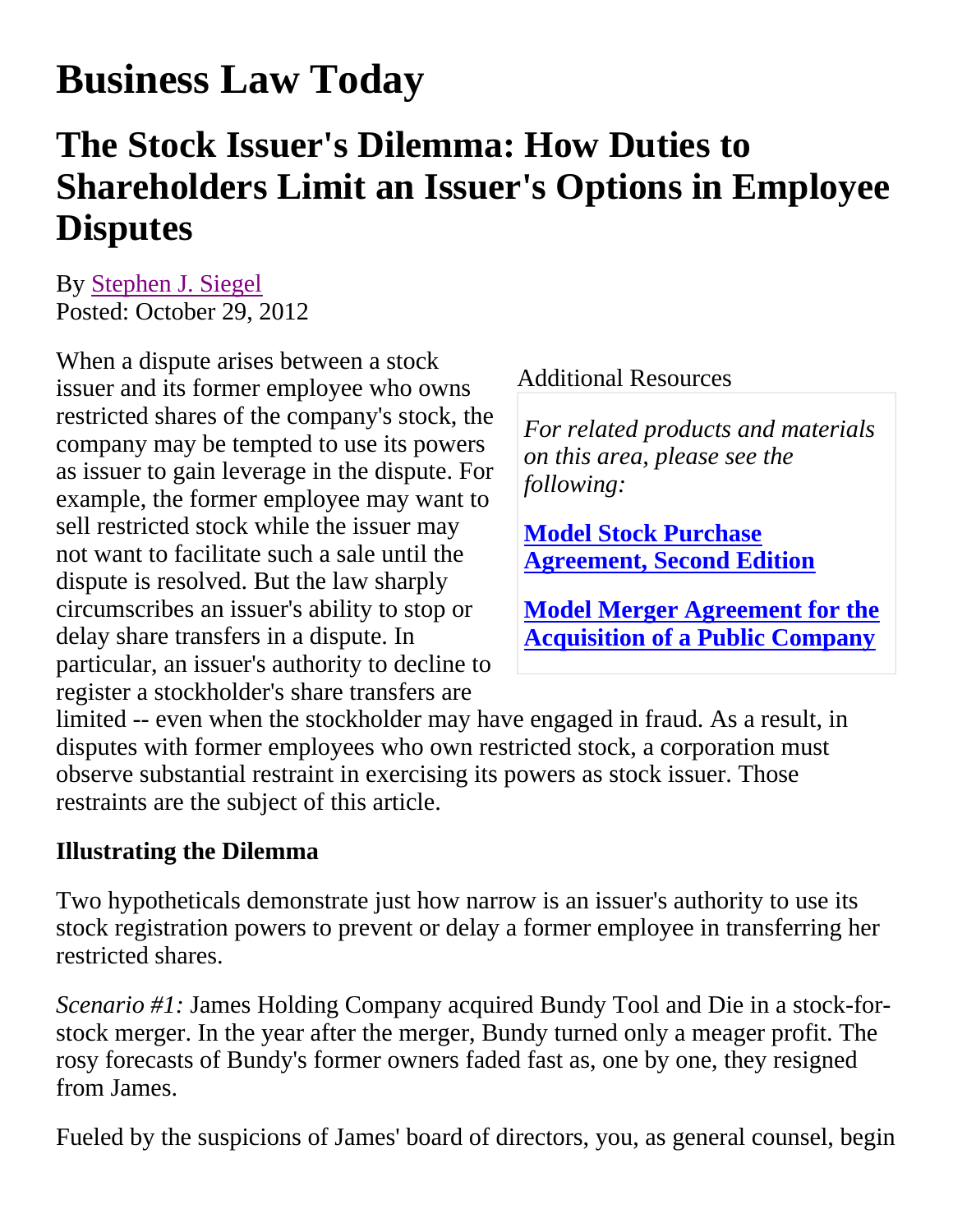an investigation. The preliminary results cast serious doubt on the accuracy of certain financial information Bundy's former principals provided in the merger. The scent of fraud seems hard to ignore.

At just this moment, two recently departed Bundy vice presidents submit requests to sell some of the restricted James stock they received in the merger. Restricted stock is stock that the issuer has not registered with the United States Securities and Exchange Commission (SEC) under the Securities Act of 1933, 15 U.S.C. § 77a, *et seq.* (the 1933 Act). Section 5 of the 1933 Act, 15 U.S.C. § 77e, provides a general bar on sales of unregistered securities, while Section 4, 15 U.S.C. § 77d, states certain exceptions to Section 5's registration requirement. For convenience, this article refers to securities registration under the 1933 Act as "public registration" and to the registration of stock transfers on the books of the issuer or its transfer agent as "transfer registration."

To return to our illustration, the Bundy vice presidents have submitted sale paperwork that appears on its face to be in order. Included among these papers are attorney opinion letters stating that the proposed stock sales would not violate the securities laws. Surely, though, the former VPs ought not to be able to sell their stock and abscond with the bounty of a possible fraud.

You consider James' possible courses of action. The company might refuse to honor the former VPs' requests to register the sales of their shares, pending the completion of your investigation. But, this course is merely defensive; it would obtain no affirmative relief for James as the wronged party.

You settle on a more aggressive course that holds the promise of getting something back for James. If your investigation finds a fraud, James not only will refuse to register the former VPs' share transfers, but also will sue Bundy's former principals. The suit will claim that James paid too much for Bundy because of the sellers' fraud and will also allege breaches of the merger agreement. Because the Bundy acquisition cannot be unwound, James will seek damages, not rescission. Bundy and its assets still have value to James -- but at a lower price than that paid in the merger. Essentially, your damages suit will seek to re-value the Bundy acquisition. Pending its conclusion, the former VPs will not be allowed to sell their remaining shares.

*Scenario #2:* Jeremy Langdon had been brought into Dunedin Corp. to increase its share of the market for high-end powerboats. Historically, sales at Dunedin had grown slowly. Dunedin ran in the black, but its stock was thinly traded and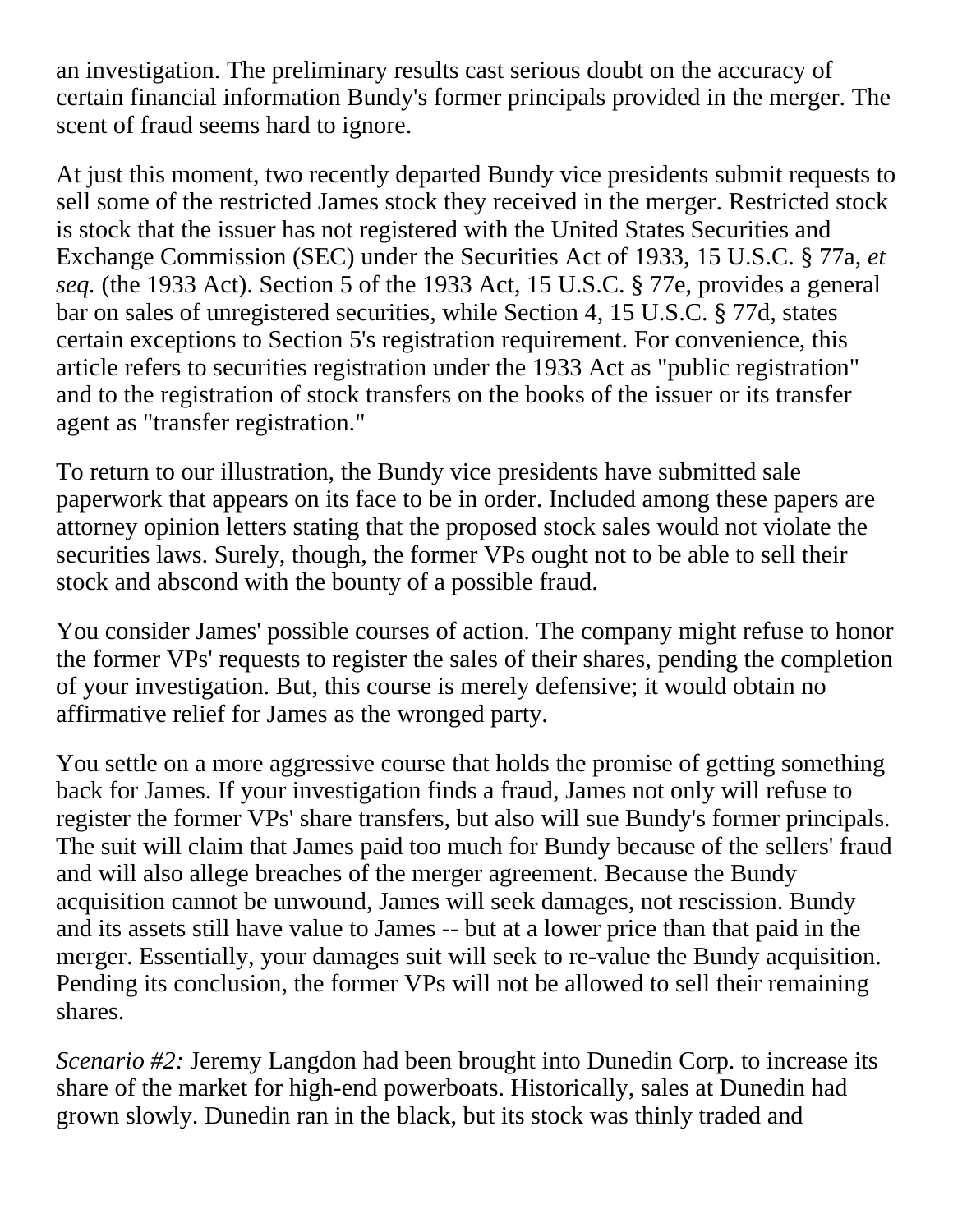overlooked.

Jeremy had a track record of boosting sales at two previous luxury item companies. Dunedin hired Jeremy under a three-year employment contract that provided a base salary and generous commission and, upon commencing work, shares of restricted stock.

During his first year at Dunedin, Jeremy proved to be a phenomenal asset. Dunedin's market share grew by over four percent. The company's stock began to attract interest. Almost as quickly, however, Jeremy appeared to lose interest. In the first quarter of his second year, he missed a few key meetings and sales growth slowed a bit. During that quarter, Jeremy took advantage of the modest run-up in Dunedin's stock price to sell half of his restricted shares in sales under SEC Rule 144, 17 C.F.R. § 230.144. Rule 144 allows sales of specified amounts of restricted shares beginning one year, or several years, after the shareholder received them from the issuer, as and when various conditions are met.

In the second quarter of Jeremy's second year, Dunedin's sales growth stalled entirely. At mid-year, Jeremy announced his resignation from Dunedin. About this time, his lawyer submitted a request to Dunedin to allow him to sell Jeremy's remaining shares under Rule 144, along with an attorney opinion letter and other documents supporting the requested sale.

Jeremy received his stock under a contract that called for him to work for Dunedin for three years. At his resignation, however, Jeremy had worked for Dunedin for only half of that time. You instruct Dunedin's transfer agent to decline to remove the restrictive legend from the remaining half of Jeremy's restricted shares, preventing Jeremy from making further sales under Rule 144. You wait to hear from Jeremy's lawyer and start to calculate the proper tribute to demand from Jeremy.

However intuitive these courses of action may seem they are more likely to add to a stock issuer's problems than to solve them. As discussed more fully in the next section of this article, under Article 8 of the Uniform Commercial Code (UCC), when a holder of securities submits share transfer paperwork that is properly endorsed and conforms with certain formal other requirements, an issuer that seeks to prevent a stock sale generally must either enforce an express *contractual right* to stop the transfer, or prosecute a claim to *rescind* its own prior sale of the securities to the stockholder. In all events, the issuer risks liability to the stockholder under the UCC for unreasonably delaying or refusing the requested transfer.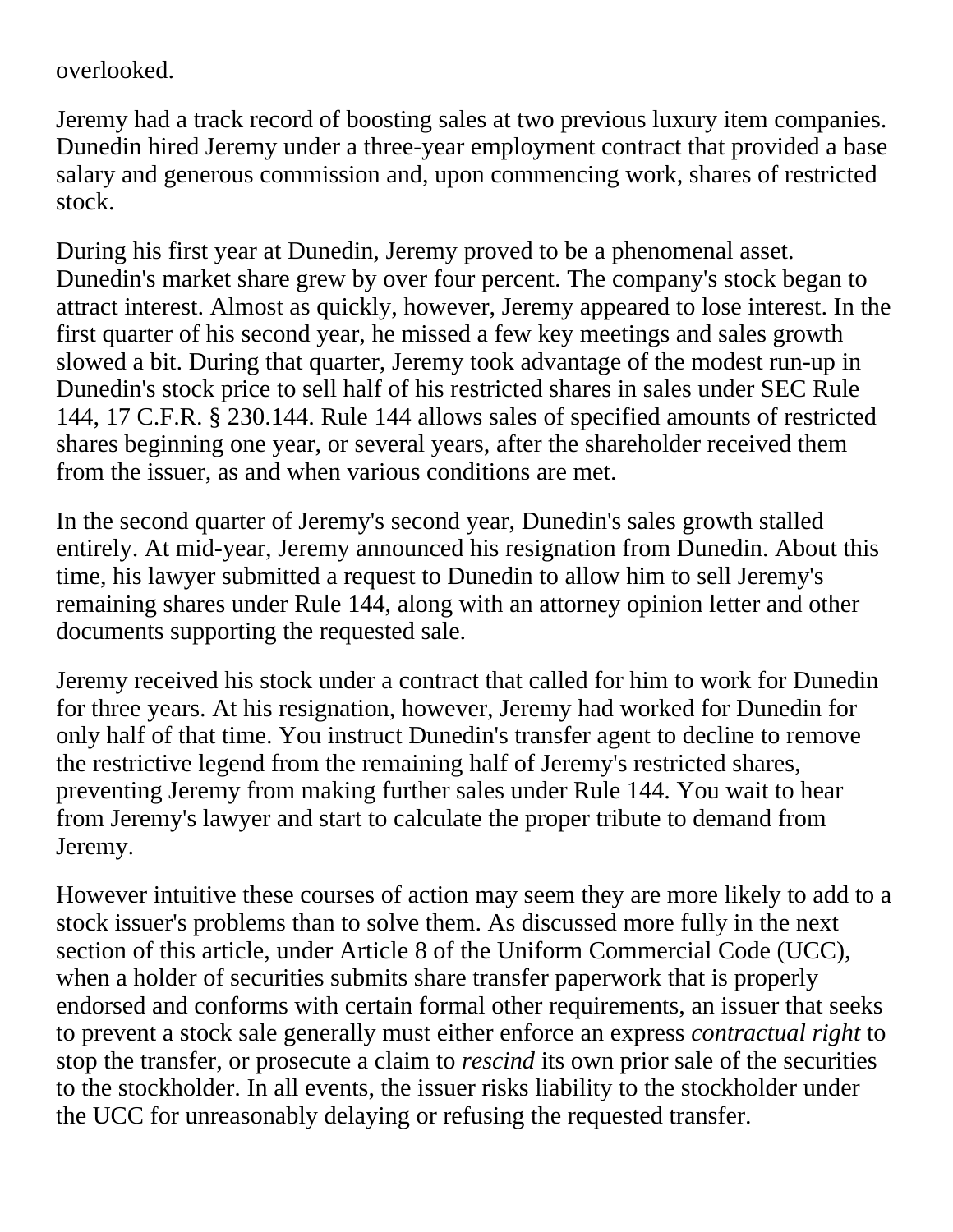Thus, in the two hypotheticals discussed above, the refusals by James and Dunedin to register their former employees' requested share transfers on their own books (i.e., transfer registration) would expose each company to a suit for (a) injunctive relief and (b) damages accruing from any subsequent decline in their stock's price. Ironically, James' and Dunedin's efforts to gain leverage over their former employee-shareholders could have the reverse effect.

As shown in the final section of this article, an issuer's options can be similarly circumscribed when a former employee asserts a contractual rather than a statutory right to sell his or her restricted stock. For example, an employment or merger agreement under which an employee obtained restricted stock may state conditions under which the issuer is obligated to facilitate requested securities sales. If the former employee invokes such a contractual right then the issuer can generally stop a requested sale by seeking to rescind its own stock sale to the former employee.

Yet, rescission -- unwinding a business transaction -- oftentimes is not an attractive or feasible option. Moreover, an issuer's contractual duty to facilitate a former employee's stock sales may be deemed an independent obligation that must be satisfied even if the former employee breached other terms of the same contract, although the law is not settled on that point.

Nevertheless, careful drafting of the contract and restrictive legend may enable the issuer to condition its obligation to facilitate share transfers on the former employee-shareholder's compliance with his contractual and fiduciary duties to the issuer. On the other hand, absent well-crafted contract language, an issuer's rights to delay or entirely avoid a contractual obligation to register a transfer may be limited. Indeed, in a dispute with a former employee, a company may find that its statutory or contract duties as issuer substantially tie its hands in dealing with the former employee's stock sales.

#### **Statutory Limits on Stopping Share Transfers**

Issuers owe a duty under Section 8-401(a) of the UCC to register a requested securities transfer on the issuer's books once certain statutory conditions are met. UCC § 8-401(a) provides:

If a certificated security in registered form is presented to an issuer with a request to register transfer or an instruction is presented to an issuer with a request to register transfer of an uncertificated security, the issuer shall register the transfer as requested if: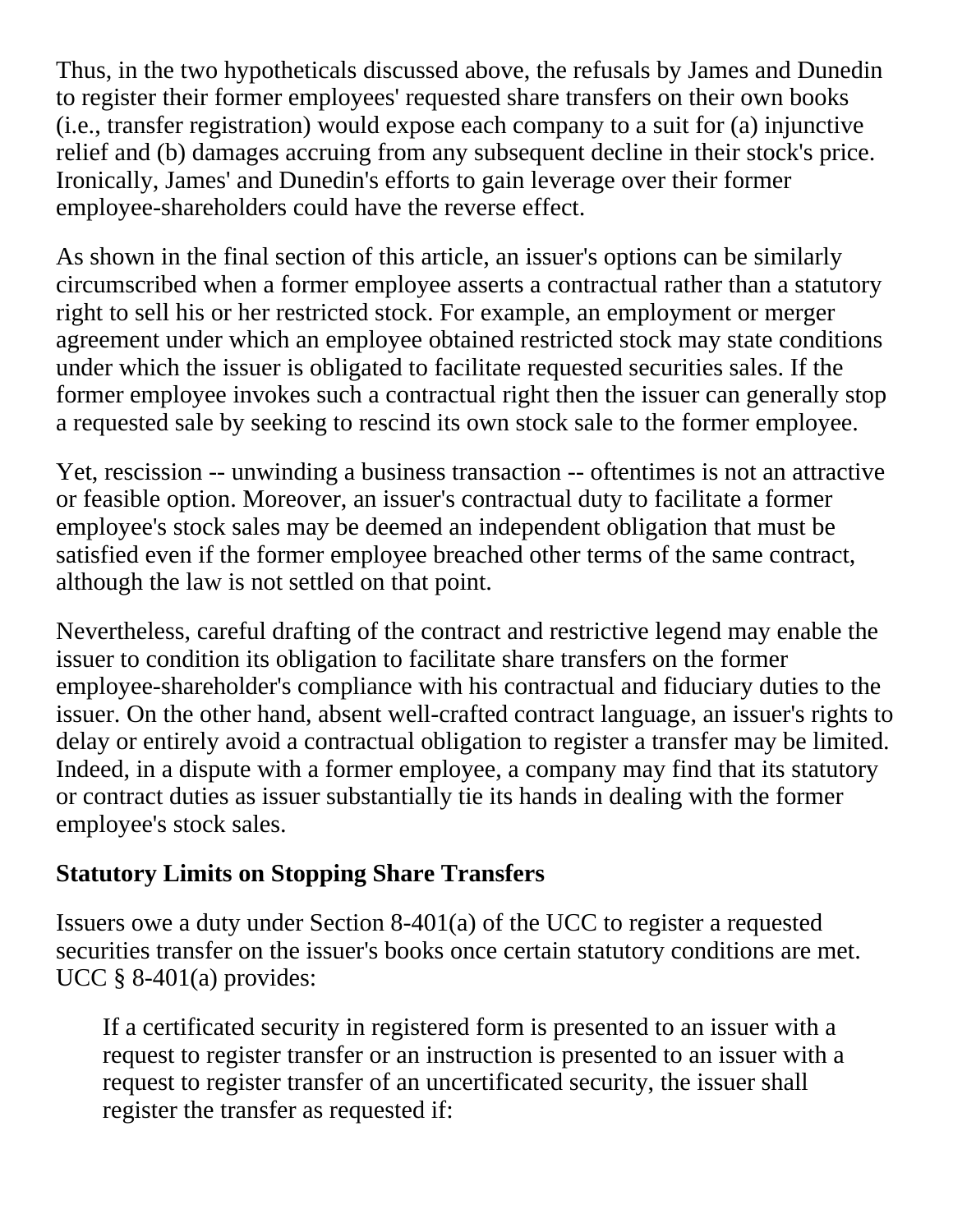- 1. under the terms of the security the person seeking registration of transfer is eligible to have the security registered in its name;
- 2. the endorsement or instruction is made by the appropriate person or by an agent who has actual authority to act on behalf of the appropriate person;
- 3. reasonable assurance is given that the endorsement or instruction is genuine and authorized (Section 8-402);
- 4. any applicable law relating to the collection of taxes has been complied with;
- 5. the transfer does not violate any restriction on transfer imposed by the issuer in accordance with Section 8-204;
- 6. a demand that the issuer not register transfer has not become effective under Section 8-403, or the issuer has complied with Section 8-403(b) but no legal process [e.g., an injunction] or indemnity bond is obtained as provided in Section 8-403(d); and
- 7. the transfer is in fact rightful or is to a protected purchaser.

The provisions of Section 8-401(a) differ modestly as enacted by certain states. In sum, however, under UCC Sections 8-401(a) and 8-403, an issuer may not "unreasonably" delay or refuse a requested transfer registration if: (a) the shareholder's request meets the specified formalities (such as endorsement by an appropriate person); (b) a third-party has neither obtained an injunction to prevent the transfer nor posted an indemnity bond that protects the issuer against liability for refusing the transfer; and (c) the transfer is "rightful." Further, if an issuer is under a duty to register a transfer and fails or refuses to do so, or unreasonably delays in registering the transfer, then the issuer is liable, under Section 8-401(b) of the UCC, for a stockholder's resulting damages.

Moreover, the option under UCC Section 8-403 to obtain an injunction or post an indemnity bond to stop a requested share transfer belongs to third-parties, not issuers. Thus, where a shareholder submits transfer papers that are proper in form, the principal statutory avenue available to an issuer that desires to delay or refuse a transfer registration is to claim, under Section 8-401(a)(7), that the proposed transfer is not "rightful."

Yet, it is not difficult to make a facial showing that a proposed transfer of restricted stock is rightful. For example, issuers have argued that a share transfer requested by a former employee is not rightful because he or she engaged in misconduct that may expose the issuer to civil or criminal liability for securities fraud if it registered the transfer. As shown below, however, courts generally reject an issuer's claims that a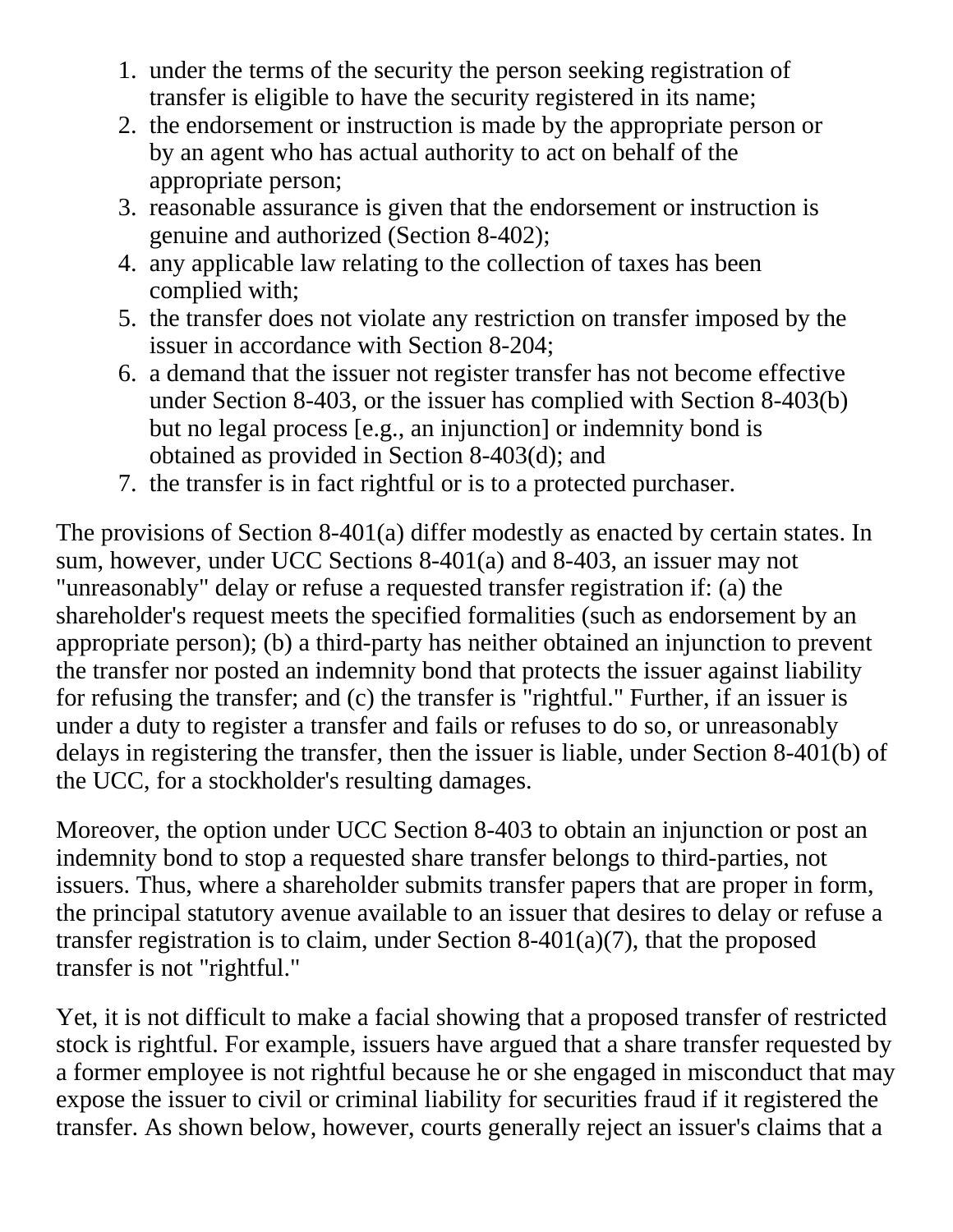transfer is not "rightful" where a former employee presents an attorney opinion letter, or SEC no-action letter, to the effect that a proposed transfer of restricted stock would not violate the securities laws. This is true even though such attorney opinion letters may assume the truth of the seller's representations, including that the seller does not possess material non-public information. Courts have reasoned that issuers face no exposure to criminal or civil fraud liability in registering the requested stock transfers because the issuer acts merely as a "conduit" for the shareholder's sales.

A second, more promising ground that issuers have raised to contend that a requested share transfer is not rightful is that the agreed consideration for the restricted shares was not fully and timely paid. Rule 144 provides that restricted securities must be held for a period of one year, or longer, from the date when consideration for the shares was fully and timely paid.

Cases decided both prior to enactment of the UCC, and under its provisions, illustrate these principles. Indeed, several pre-UCC cases continue to resonate and be cited. Moreover, common law cases may continue to have precedential value in those jurisdictions that hold that Section 8-401 of the UCC did not displace all common law causes of action concerning refusals or delays in registering a requested share transfer.

The seminal common law case is *Kanton v. United States Plastics, Inc.,* 248 F. Supp. 353 (D.N.J. 1965)*.* The defendant issuer had terminated the plaintiff's employment. Thereafter, plaintiff sought to dispose of unregistered shares of the defendant's stock, which plaintiff had bought from defendant's president. Plaintiff submitted both an attorney opinion letter and an SEC no-action letter, each stating that he was free to transfer the stock without registering it under the 1933 Act. Notwithstanding the opinion letter and SEC no-action letter, at the president's direction, the issuer ordered its transfer agent not to transfer the plaintiff's stock. Plaintiff sued the issuer and its transfer agent in federal court in New Jersey, alleging that they had converted his stock.

The *Kanton* court held that the defendants could not refuse to register the transfer based on their asserted fear of criminal liability. The court held that neither the 1933 Act nor the Securities Exchange Act of 1934, 15 U.S.C. § 78a, *et seq.* (the 1934 Act), posed potential criminal liability for the issuer. Accordingly, the court rejected the issuer's argument that transfer registration could make an issuer criminally liable under Section 24 of the 1933 Act, 15 U.S.C. § 77x, for a willful violation of the public registration requirements of Section 5 of that Act.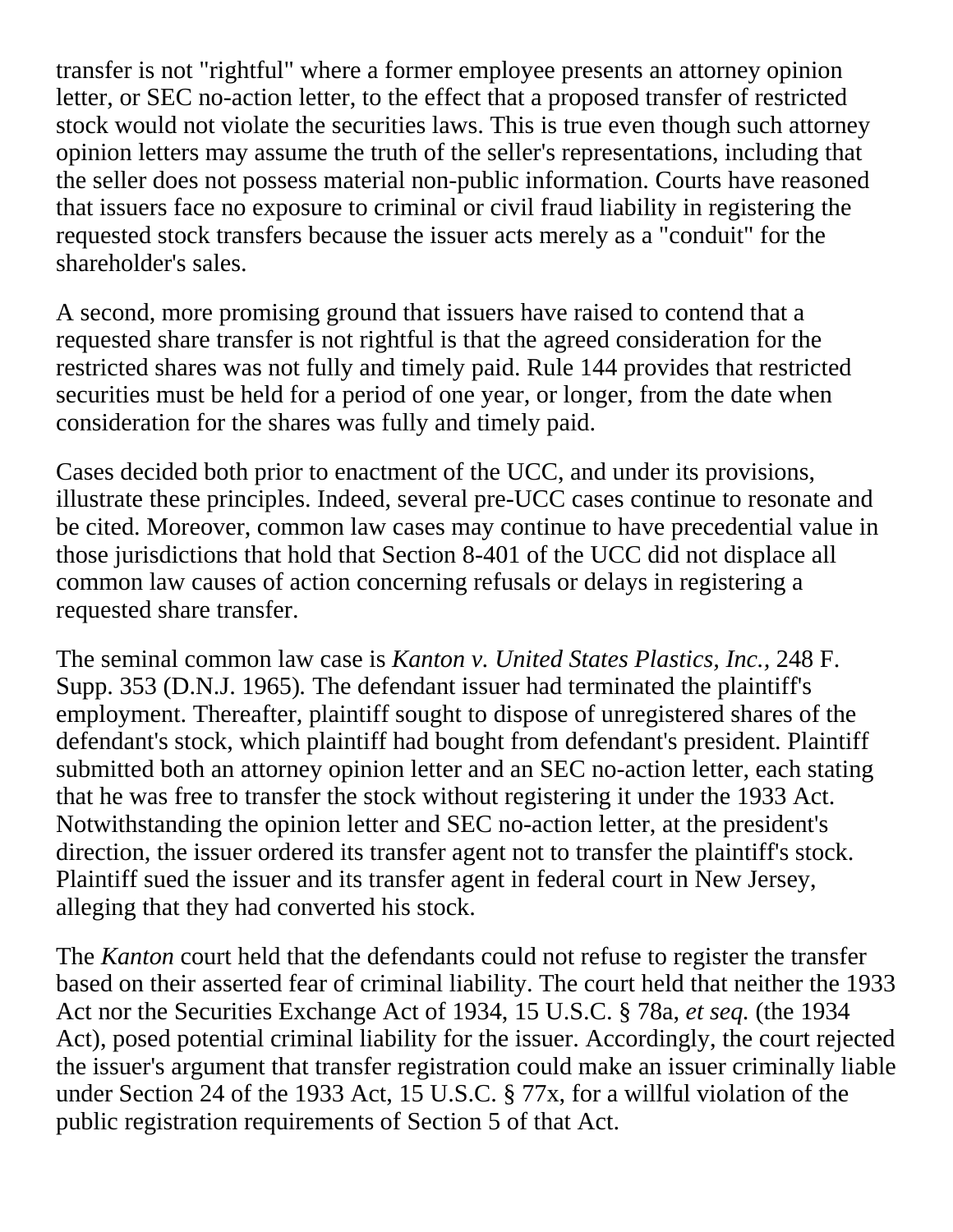A second pre-UCC case also merits discussion. In *Riskin v. Nat'l Computer Analysts, Inc.*, 308 N.Y.S.2d 985, 986-87 (N.Y. App. Div. 1970), *aff'd as mod'd on other grounds*, 326 N.Y.S.2d 419 (N.Y. App. Div. 1971), the court held that an SEC no-action letter relieved an issuer of any responsibility to ensure that its registration of a share transfer would not assist a criminal act. In *Riskin*, the plaintiff was a former employee of the defendant who sought to facilitate a share transfer by compelling the corporation to reissue certain shares without a restrictive legend. The legend prohibited transferring the shares without either (a) registering them under the 1933 Act or (b) obtaining an opinion of company counsel that public registration was not required. Plaintiff supplied the issuer and its transfer agent with an SEC no-action letter to the effect that the shares could be transferred without public registration. Nevertheless, the issuer's counsel refused to provide an opinion letter and even sought, unsuccessfully, to convince the SEC to rescind its no-action letter. Although the SEC confirmed its no-action letter, the issuer argued that it was reasonable for it to satisfy itself that if it allowed the requested transfer it would not be participating in a criminal act.

The court disagreed and held that the SEC no-action letter protected the issuer from any penalty for a willful violation of Section 24 of the 1933 Act. Likewise, the court ruled that the issuer had no civil liability under Section 12 of the 1933 Act, 15 U.S.C. § 77l, for selling securities by means of a prospectus or oral communication that makes an untrue statement of material fact or a misleading omission. According to the court, if the issuer granted the former employee's requested transfer then the issuer would have acted "*merely as a conduit* for the transfer of the shares without participating in any manner in the *sale*." (Emphasis added.)

A Delaware Chancery Court opinion, *Bender v. Memory Metals, Inc.*, 514 A.2d 1109 (Del. Ch. 1986), is an influential decision under the UCC. It illustrates the difficulty of establishing that a registered stock transfer is not "rightful" under Section 8-401 of the UCC. The plaintiff had bought 100,000 shares of unregistered stock from the issuer's chief executive officer. The shares bore a restrictive legend that prohibited transferring them unless (a) they were publicly registered under the 1933 Act or (b) the issuer received an acceptable opinion of counsel stating that the shares were exempt from public registration. Plaintiff sought to sell the shares under Rule 144 and asked for the issuer's counsel to provide the necessary opinion letter. But, the issuer's CEO denied that the plaintiff owned the shares and claimed that the plaintiff's husband had failed to provide certain financial services to the issuer, which the CEO contended was consideration for the shares issued to plaintiff. The CEO sued the plaintiff, alleging breach of contract and fraud and seeking damages and a return of the shares.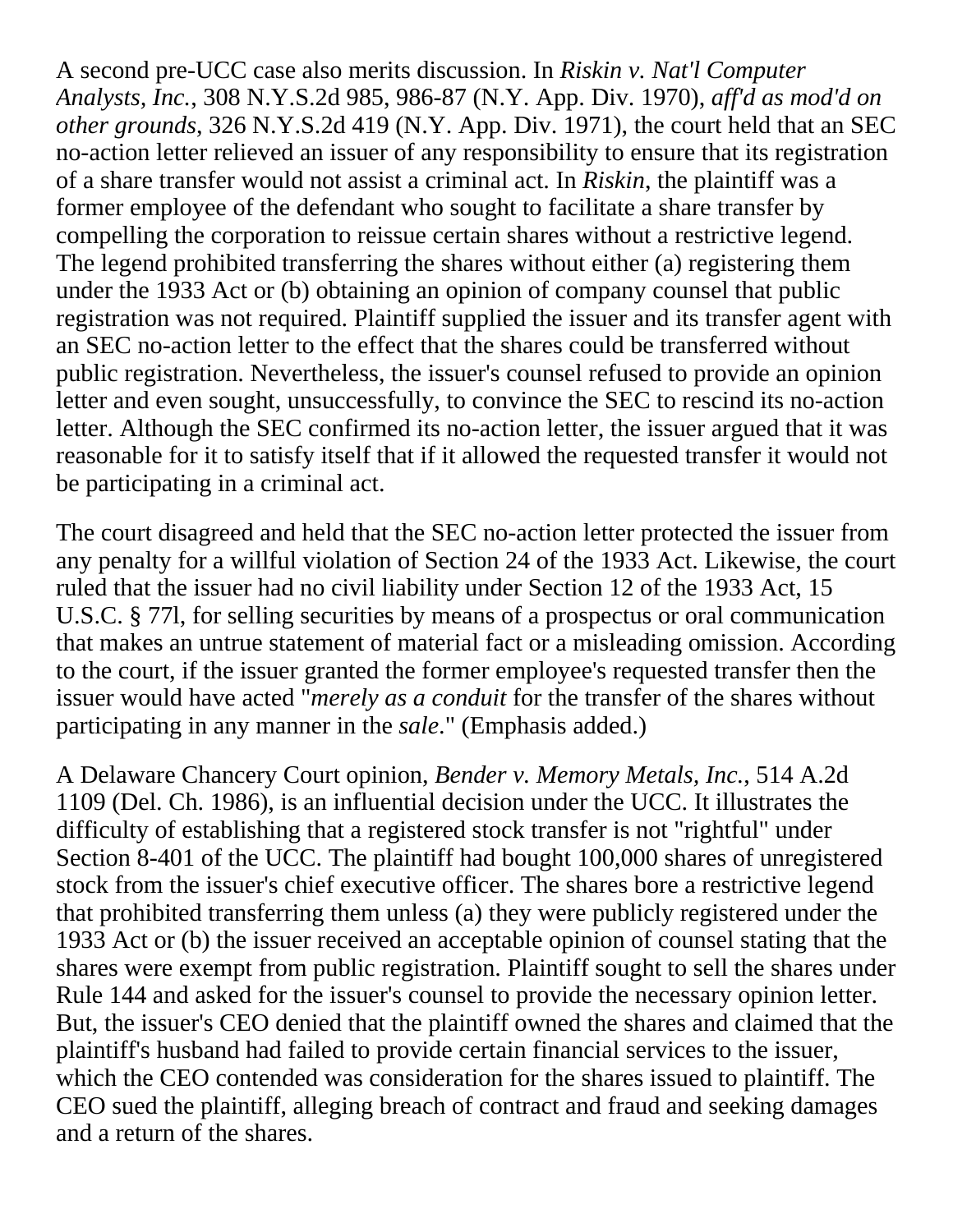The issuer then refused to issue the requested opinion letter, stating that the CEO's pending claim precluded such a letter because Rule 144 required full consideration to be paid two years before the restricted shares could be sold. (The comparable holding period under Rule 144 is now one year.)

Plaintiff's counsel responded by authoring two successive opinion letters asserting that, regardless of the CEO's claim, the plaintiff's sale would be exempt from public registration. The issuer rejected each letter as not being "acceptable to the company," claiming that if the CEO owned the shares, rather than the plaintiff, then the requested transfer registration could expose the issuer to civil and criminal liability under the 1933 Act.

Plaintiff responded by suing the issuer to compel it to provide her a clean share certificate with no restrictive legend. The court granted this relief, holding that the issuer had no reasonable fear of liability under the 1933 Act. Regardless of the stock ownership dispute, the court reasoned that the evidence the issuer possessed, including the opinion letter, established that plaintiff was not an "issuer," "dealer," or "underwriter" and, thus, the sale was exempt from public registration under the 1933 Act.

The court reasoned that an issuer may rely on an opinion of counsel because its author has greater familiarity with the facts and assumes the risk of liability for a negligent opinion. Therefore, even if the transfer violated the 1933 Act, the defendant issuer faced no possible criminal liability because the violation would not have been "willful." The court also held that the issuer could not face civil liability under Section 12 of the 1933 Act where it had acted simply as a "conduit" for a stock transfer, citing *Riskin*. In particular, the issuer could not be held liable under Section 12 for mere negligence; instead, such liability required that the issuer have participated in the underlying violation knowingly and substantially. The court reasoned that an issuer who relies in good faith on a stockholder's sworn statement and an opinion of counsel cannot violate the 1933 Act knowingly or willfully. Accordingly, the court rejected the issuer's defense that the transfer was not "rightful" under Delaware UCC Section 8-401(e).

More recently, in *Netwolves Corp. v. Sullivan*, No. 00 Civ. 8943 & 9628, 2001 WL 492463, at  $*2-4$ , 9 (S.D.N.Y. May 9, 2001), the court ordered the issuer to instruct its corporate counsel to issue an opinion letter stating that five former employees of a subsidiary could lawfully transfer their restricted stock. The plaintiff-former employees had received the restricted stock when they merged their company into defendant's subsidiary. The share certificates bore a legend stating that they could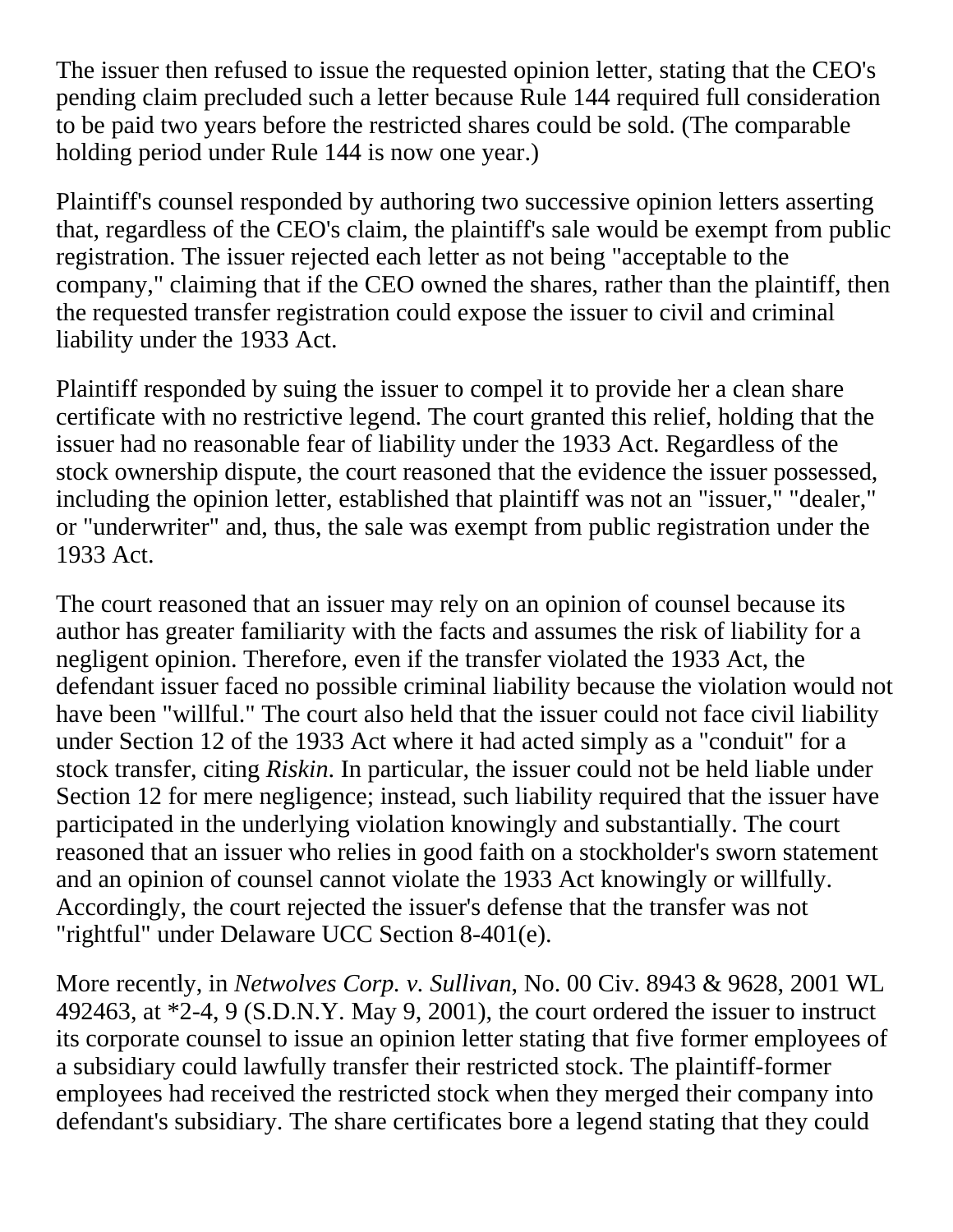not be transferred without either (a) public registration or (b) an opinion from the issuer's counsel stating that the transfer was permissible.

A dispute arose between the issuer and the plaintiffs over the subsidiary's financial performance. The plaintiffs wanted to sell their restricted shares and asked the issuer's counsel to prepare the opinion letter. The issuer's counsel refused. In justifying this refusal, the issuer did not rely on the subsidiary's disappointing financial performance. Instead, the issuer refused to cause its counsel to issue the opinion letter because: (a) the issuer had filed suit to rescind the merger pursuant to which plaintiffs received their shares; and (b) the proposed sales allegedly violated certain quantity limitations in Rule 144. The court rejected both arguments and ordered the issuer to instruct its counsel to issue the letter. The court cited its contemporaneous dismissal, on jurisdictional grounds, of the issuer's rescission claim. The court also held that any violation of the quantity limits in Rule 144 would not justify a refusal to issue the opinion letter but would warrant only a limitation on the volume of permitted sales. Finally, the court found that because the issuer was nearing insolvency, irreparable harm justified requiring the issuer to instruct its counsel to issue an opinion letter allowing the plaintiffs to sell the permitted volume of shares.

UCC Section 8-401 and these cases establish that when a shareholder presents, in proper form, both (a) share transfer paperwork and (b) an opinion letter stating that the transfer would comply with applicable securities laws, the issuer typically has no statutory or common law right to prevent the proposed share transfer unless one of a few potential exceptions applies.

The first exception arises under UCC Sections 8-401(a)(6) and 8-403(d) where a third-party procures either an injunction preventing the transfer or an indemnity bond protecting the issuer against liability for refusing the transfer. A second exception may prevent a share transfer if the issuer sues to rescind the contract under which the shareholder acquired the restricted shares. If the issuer fails to win its rescission claim, however, then it may be liable for any damages the delay causes the shareholder.

Third, an issuer that restates its financial statements may be entitled, and indeed required, to reacquire (or "clawback") restricted securities, or the proceeds thereof, from a former executive officer or other highly compensated employee. The Dodd-Frank Wall Street Reform and Consumer Protection Act amended the 1934 Act, 15 U.S.C. § 78j-4, to require a clawback of certain "incentive based compensation" in the event of a financial restatement. It is an open question whether restricted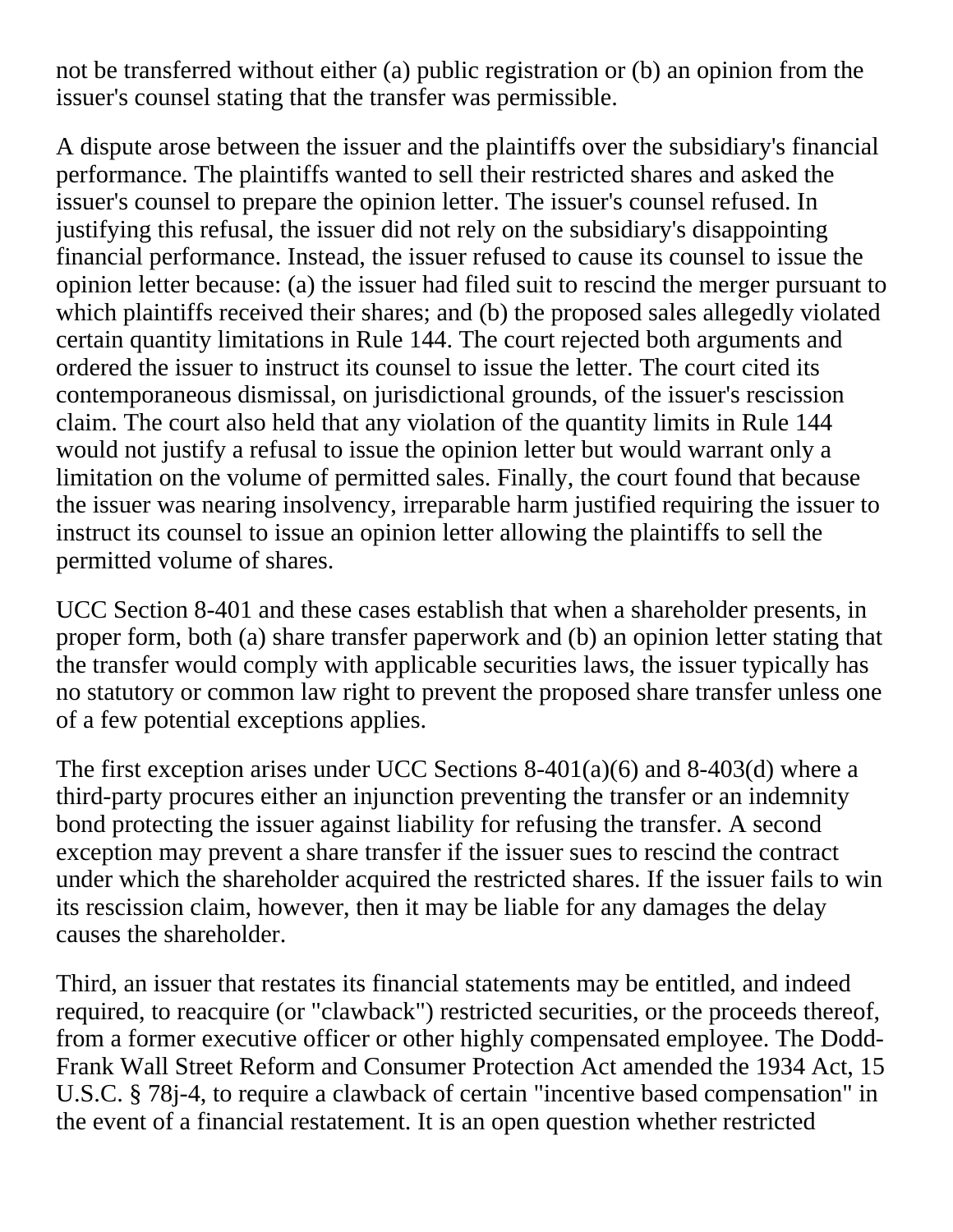securities, or the proceeds thereof, may constitute such incentive based compensation. Clawback provisions were also included in the Sarbanes-Oxley Act of 2002, 15 U.S.C. § 7243(a), and the Emergency Economic Stabilization Act of 2008 (establishing "TARP"), as amended, 12 U.S.C. § 5221(b)(3)(B). But, the Sarbanes-Oxley clawback provision is not enforceable by a private right of action. *See*, *e.g.*, *Cohen v. Viray*, 622 F.3d 188, 194 (2d Cir. 2010). Similarly, it may be doubted whether the clawback provisions in Dodd-Frank and TARP are enforceable by private rights of action.

There is a fourth circumstance that may allow an issuer to prevent a former employee from transferring shares: if the issuer holds and exercises a clear contractual right to stop the requested transfer. It is to that subject that we now turn.

#### **Contract Duties Relating To Transfer Registration**

An issuer's duty to register a stock transfer may arise not only from the UCC, but also from the issuer's contractual obligations. For example, an employment or merger agreement may (a) provide restricted stock to new employees or to sellers of an acquired entity and (b) state conditions under which the issuer is required to register a requested share transfer. The contract also may authorize the issuer to decline a requested transfer registration under specified circumstances. In either situation, case law demonstrates that: (a) courts are reluctant to recognize an issuer's right to bar a shareholder from transferring restricted shares, even when the issuer and shareholder are engaged in a dispute; and (b) an issuer that wants to prevent a former employee from selling restricted stock, as a practical matter, must have a clear contractual right to prevent the transfer or a sound basis for rescinding its sale of the stock in question.

As an initial matter, contractual restrictions on a former employee's rights to transfer shares must be express. For example, in *Catherines v. CopyTele, Inc.*, 602 F. Supp. 1019, 1021-23, 1026-27 (E.D.N.Y. 1985), the defendant-issuer refused to allow the plaintiffs to sell their restricted shares although the Rule 144 holding period had passed. The issuer argued that it was an *implied* condition of plaintiffs' share transfer rights that plaintiffs remain employed by the issuer. The court found no support for the alleged restriction on plaintiffs' transfer rights and enjoined the defendant-issuer from interfering with plaintiffs' sales of stock.

Even when an issuer has an *express* contractual right to prevent a former employee from transferring shares, the issuer may not exercise that right if it has breached the contract. In *Steranko v. Inforex, Inc.*, 362 N.E.2d 222 (Mass. App. Ct. 1977), the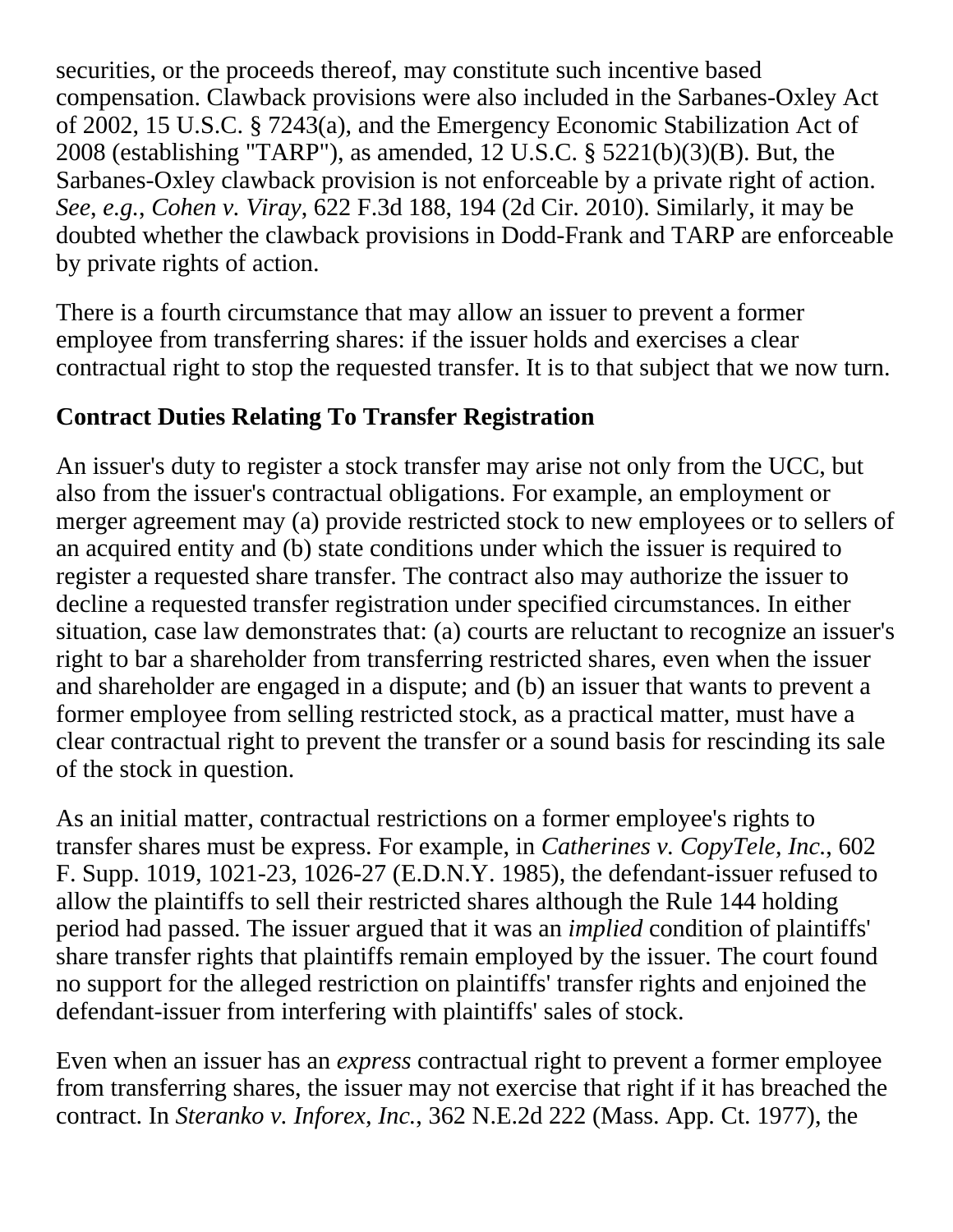plaintiff, a former company executive, had acquired 24,000 restricted shares under his employment agreement. Plaintiff had contracted not to sell his stock for five years and to allow the issuer to repurchase the shares at cost if he was discharged for cause. After plaintiff was demoted, he sought a judicial determination that he had been constructively discharged. He also refused to assign certain patent rights, as called for in his employment agreement. Citing that refusal, the issuer discharged the plaintiff for cause and sought to repurchase his restricted shares at cost. When the plaintiff refused to sell the shares back, the issuer sued, seeking their return.

In response, plaintiff demanded that the issuer and its transfer agent issue certificates for most of his shares without a restrictive legend. But the transfer agent, on instructions from the issuer, declined to issue clean certificates. Plaintiff then brought another suit, seeking damages from the issuer, its president and the transfer agent for refusing to lift the restrictive legend. The three cases were then consolidated.

The trial court and appellate court each held that by demoting plaintiff the issuer had breached the employment agreement. The trial court further held that the stock restrictions in the issuer's favor remained enforceable despite the issuer's breach. But the appellate court disagreed. It held that the issuer's breach rendered unenforceable the employment agreement's restrictions on the former employee's right to sell his stock, as well as the issuer's contractual right of repurchase. Accordingly, the court ordered the restrictive legends removed from the plaintiff's share certificates and held plaintiff was entitled to damages for the delay in allowing the stock sale. In sum, the *Steranko* court held that an issuer's breach of contract deprived the issuer of the power to enforce express contractual restrictions on a former employee's right to sell shares.

Yet, the converse is not necessarily true -- courts have split on whether a restricted shareholder's contractual right to register a share transfer is independent of the shareholder's contractual obligations. In *The Metzler Group, Inc. v. Kearns*, No. 99 C 1543 (N.D. Ill. Sept. 15 and 24, 1999), the plaintiffs, a publicly-traded issuer and its recently-acquired subsidiary, sued the individuals who had sold the subsidiary to the issuer. (The author and Novack and Macey LLP represented a defendant in the *The Metzler Group* case.)

The issuer alleged that the sellers engaged in fraud in the inducement and that, after the merger, certain sellers breached the merger agreement and their fiduciary duties as officers of the subsidiary. The plaintiff companies did not request to rescind the merger agreement and instead sought money damages.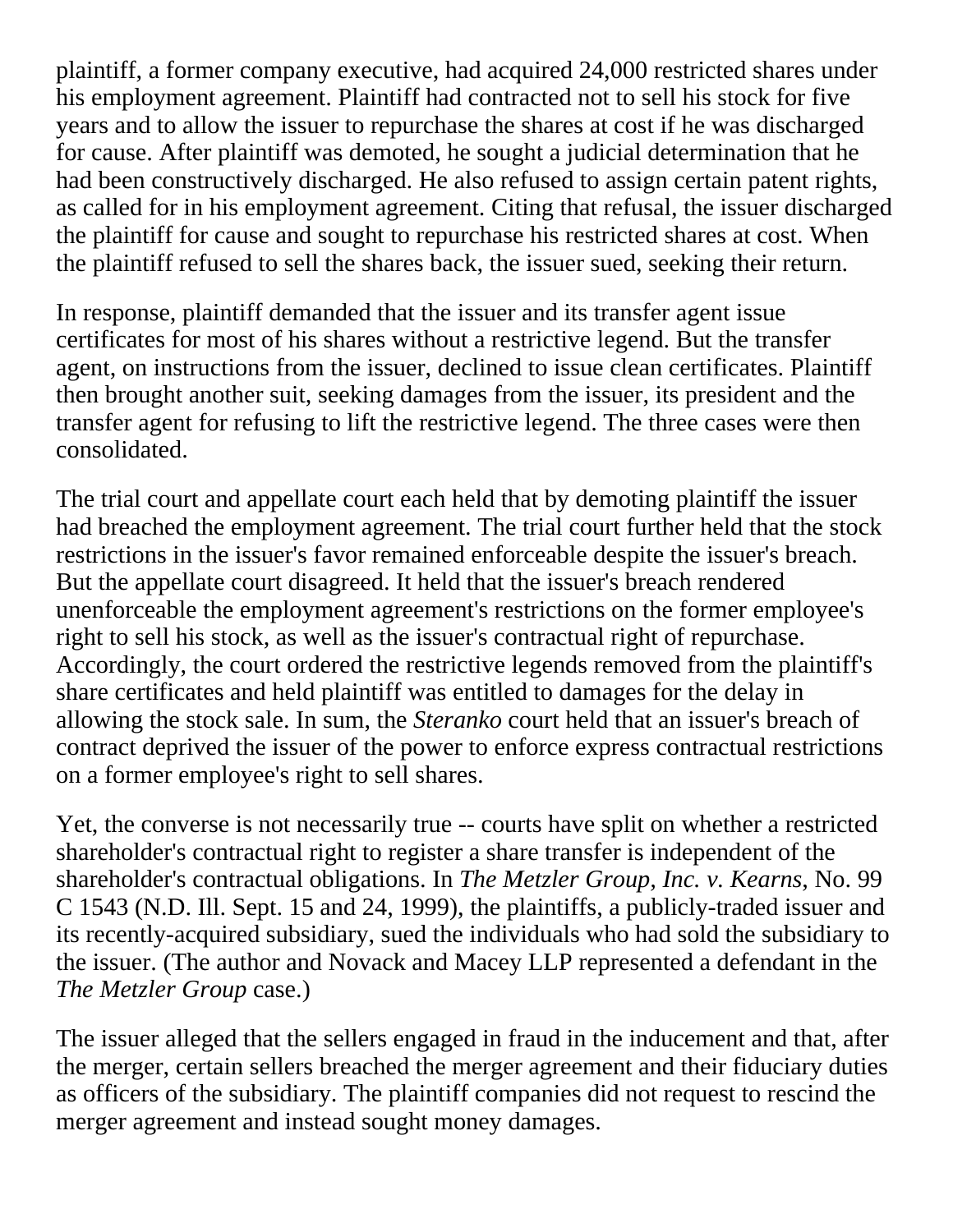One of the sellers brought a counterclaim alleging that the issuer had breached a contractual obligation to lift the restrictive legend on her stock. Under the merger agreement, a condition to this contractual right was that the shareholder have tendered an opinion letter satisfactory to the issuer stating that the proposed share transfer was exempt from public registration under the securities laws. The counterclaimant had submitted an attorney opinion letter, but the issuer still refused to allow the sale. Among the issuer's numerous objections to registering the share transfer were that: (a) the opinion letter was not "satisfactory to the Company"; (b) the counterclaimant could not enforce the merger agreement because she had breached it; and (c) the proposed sale might leave the issuer and its subsidiary without recourse against the counterclaimant if they prevailed on their affirmative claims.

The court rejected each of these arguments. First, it dismissed the issuer's objections to the attorney opinion letter as "frivolous." Second, the court held that the general principle that a material contract breach by one party excuses the other party from continuing to perform had no application to plaintiff's share transfer rights. The court reasoned that the issuer's contractual obligation to lift the restrictive legend upon satisfaction of certain conditions was independent of the contractual provisions that the former officer allegedly had breached. Third, the court rejected the issuer's attempt to preserve the former officer's shares to satisfy a potential judgment in the issuer's favor because the issuer had not sought to rescind the merger agreement nor shown any statutory or other ground for holding the stock as security against a future judgment.

Accordingly, on summary judgment, the court ordered the issuer to lift the restrictive legend and register the proposed open-market sales. Impliedly, had the issuer sought to rescind the merger agreement and reacquire the shares, the court would have held that that claim suspended the issuer's contractual duty to perform the requested transfer registration. Absent a claim for rescission, however, the shareholder's alleged breach of a contractual obligation did not suspend the issuer's duty to register the share transfer. To similar effect is the decision in *Diversified Earth Sciences, Inc. v. Hallisey,* No. 73 Civ. 816, 1973 WL 401, at \*3-4 (S.D.N.Y. June 12, 1973), which concluded that, "Diversified does not seek rescission in its complaint, only money damages. By implication, therefore, it does not contest the ownership of the shares sought to be transferred. Hence I find that Diversified has no reasonable justification for obstructing the transfer[.]"

A different result from *The Metzler Group* was reached in *Mackinder v. Schawk, Inc.,* No. 00 Civ. 6098 (DAB), 2005 WL 1832385, at \*16 (S.D.N.Y. Aug. 2, 2005).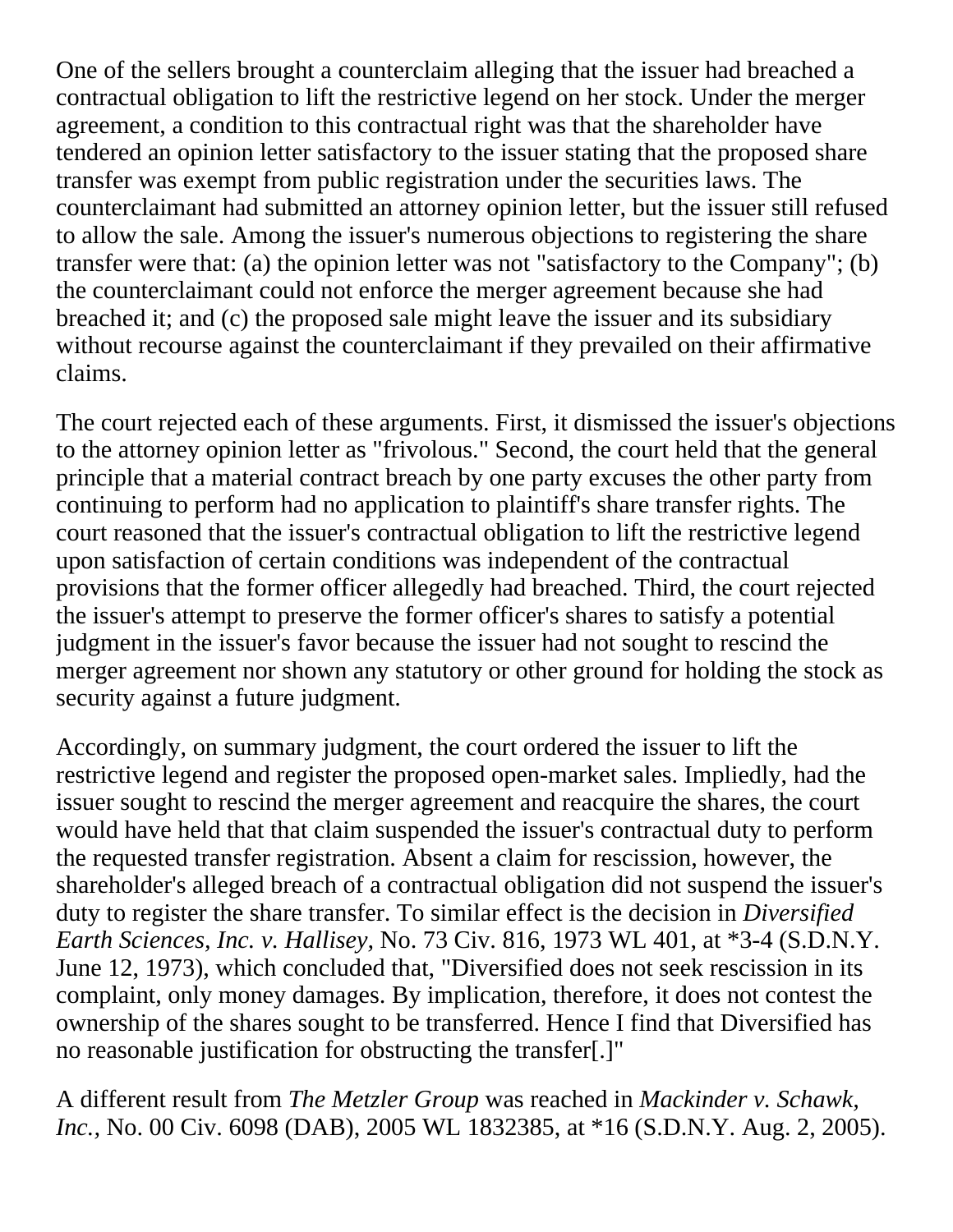That court, on summary judgment, declined to hold that an issuer's contractual duty to facilitate a transfer registration is severable from the shareholder's contractual obligations. The plaintiff had sold her business to defendant in return for restricted stock. When a dispute arose concerning plaintiff's post-merger performance as an officer of the acquired entity, the issuer refused to lift the restrictive legend from the shares to enable plaintiff to sell them. Plaintiff sued, seeking, among other things, an order requiring defendant to remove the restrictive legend. Although the holding period under Rule 144 had expired, the court denied plaintiff's summary judgment motion on this claim, citing the following language in the restrictive legend:

The shares represented by this certificate may not be transferred in violation of such act and laws, the rules and regulations thereunder or *the provisions of said stock purchase agreement.*... *The holder* of this certificate, by the acceptance of this certificate, *agrees to be bound by the provisions of such stock purchase agreement*.

Based on the highlighted language, the court reasoned that:

It is [] clear from the language contained in the restrictive legend that the shares were *subject to* the Merger Agreement and the Employment Agreement. Defendant Schawk contends that Plaintiff breached these agreements and is thus, not entitled to the lifting of the restrictive legends on the certificates issued to her at the time of the Merger. . . . [T]he issue of whether Plaintiff breached the Employment Agreement remains unresolved at this stage. Since the removal of the restrictive legend turns on this issue, Plaintiff's motion for summary judgment, to remove the restriction on the stock certificates, is DENIED as premature.

The decisions in *The Metzler Group* and *MacKinder* can be reconciled, however. In *The Metzler Group* the restrictive legend stated that the certificate holder agreed to be bound by the merger agreement's restrictions on transfer of the shares. By contrast, in *MacKinder* the restrictive legend stated more broadly that the certificate holder agreed to be bound by "the provisions of the stock purchase agreement" - not simply by those provisions that govern share transfers. That broader language supported the *MacKinder* court's decision that the issuer had a contractual right to delay the former employee-shareholder's requested share transfer, pending a ruling on whether the shareholder had breached the contract.

Thus, in *The Metzler Group*, as under UCC Section 8-401 and the common law, claims that a former employee had committed fraud and breached contractual and